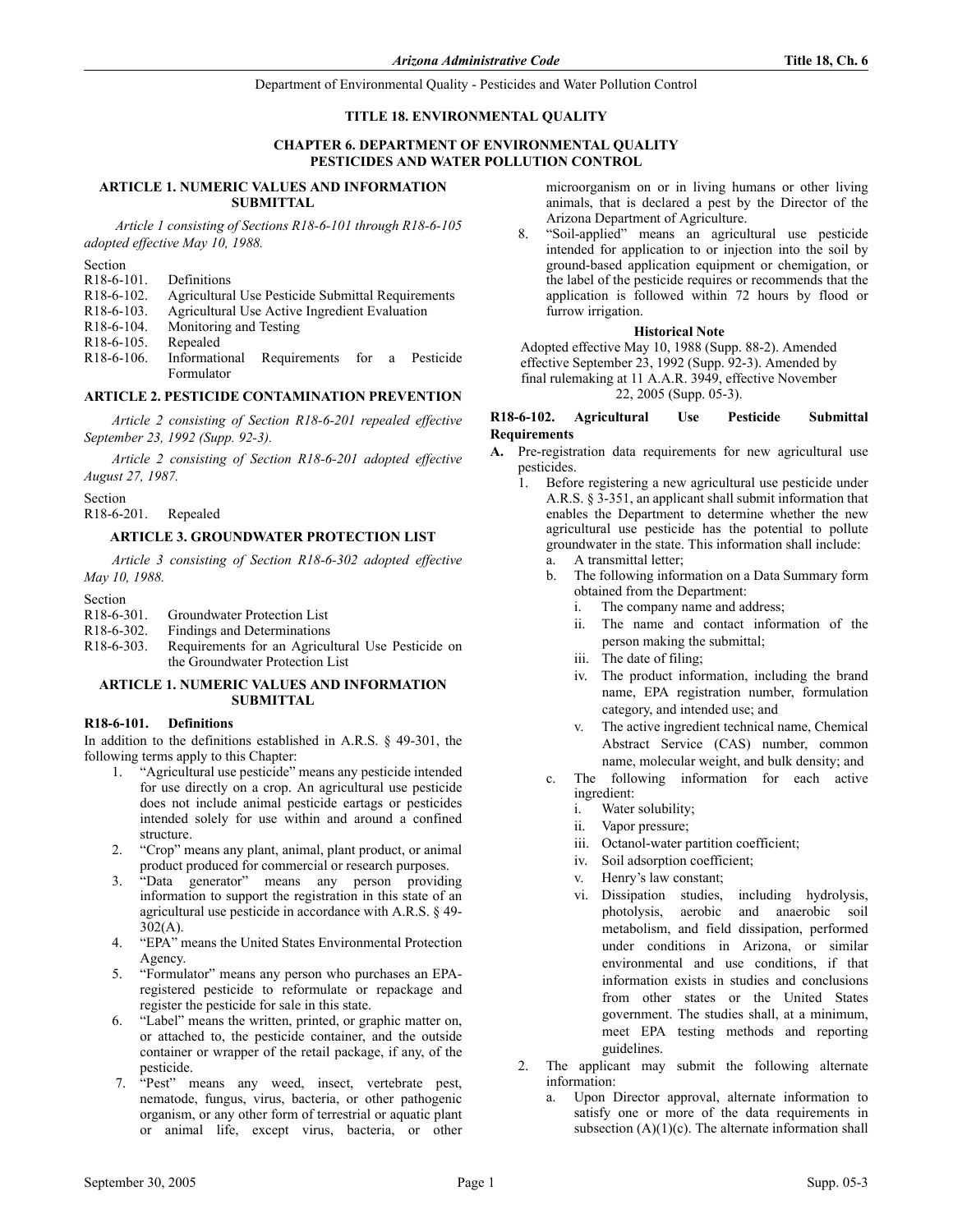accurately describe the relevant data required for each new agricultural use pesticide active ingredient under conditions in Arizona or under similar environmental and use conditions;

- b. California registration.
	- i. Evidence that the California Department of Food and Agriculture registered the agricultural use pesticide following the data requirements under California Food and Agricultural Code Section 13143; and
	- ii. Documentation showing that required studies were performed under environmental and use conditions that are similar to those conditions in Arizona.
- 3. Waiver. The Director may waive some or all of the information required in subsection  $(A)(1)(c)$  if the applicant demonstrates that:
	- a. Due to the nature of the active ingredient, it is not scientifically possible to obtain meaningful results for the specified tests; or
	- b. Due to the application or cultural practices for the active ingredient, it is not necessary to obtain some or all of the information.
- **B.** Pre-registration data submittal completeness.
	- 1. The Department shall notify the Arizona Department of Agriculture when the applicant submits all the information on the active ingredient required under subsection (A) and the Director has concluded that the information is sufficient to determine whether the active ingredient has the potential to pollute groundwater of the state.
	- 2. If the Director cannot determine that the data submittal requirements for agricultural use registration in Arizona have been met, the person may apply for a conditional registration under A.R.S. § 49-310.
- **C.** Information submittal for the product chemistry and environmental fate assessment evaluation. After satisfying the data submittal required in subsection (A) and registering the pesticide with the Arizona Department of Agriculture:
	- 1. A registrant may prepare an assessment of the product chemistry and environmental fate parameters for the Department to evaluate the potential for a new agricultural use pesticide to pollute groundwater. The assessment shall include:
		- a. Patterns for using the agricultural use pesticide in Arizona;
		- b. Cultural practices for those areas within Arizona where the agricultural use pesticide is intended for use;
		- c. Geological and meteorological conditions of the regions within Arizona where the agricultural use pesticide is intended for use; and
		- d. Any other information the Director determines is necessary to support the assessment.
	- 2. A registrant may submit any of the following information if it is directly relevant to the agricultural use pesticide active ingredient evaluation:
		- a. Relevant scientific data and summaries, including those submitted to or required by federal and state agencies that further support the studies required in  $R18-6-102(A)(1)(c)$ ;
		- Relevant evaluations and conclusions by federal and state agencies, including evaluations of the studies required in R18-6-102(A)(1)(c);
- c. Documentation that addresses whether the studies required in  $R18-6-102(A)(1)(c)$  were performed under environmental and use conditions that are similar to those in Arizona.
- **D.** If new information is available about the active ingredient of an agricultural use pesticide currently registered by the Arizona Department of Agriculture, the Director may require the registrant to submit the new information to the Director to assess whether the information is relevant to the Director's determination under subsection (B)(1).

## **Historical Note**

Adopted effective May 10, 1988 (Supp. 88-2). Amended effective September 23, 1992 (Supp. 92-3). Section repealed; new Section made by final rulemaking at 11 A.A.R. 3949, effective November 22, 2005 (Supp. 05-3).

## **R18-6-103. Agricultural Use Active Ingredient Evaluation**

For each new or existing agricultural use pesticide registered in Arizona, the Director shall determine whether each active ingredient has the potential to pollute groundwater in the state. The Director shall either:

1. Base the evaluation on the information submitted in accordance with R18-6-102(A) to determine whether the active ingredient fails any of the following mobility factors and one or more of the following persistence factors; or

### SPECIFIC NUMERIC VALUES

| <b>MOBILITY FACTORS</b><br>Water solubility<br>Soil adsorption | PERSISTENCE FACTORS<br>No greater than 30 ppm |
|----------------------------------------------------------------|-----------------------------------------------|
| coefficient                                                    | $K_d$ no less than 5                          |
| <b>Hydrolysis</b>                                              | Half-life no greater than 25<br>weeks         |
| Aerobic soil                                                   |                                               |
| metabolism                                                     | Half-life no greater than 3<br>weeks          |
| Anaerobic soil                                                 |                                               |
| metabolism                                                     | Half-life no greater than 3<br>weeks          |
| Field dissipation                                              | Half-life no greater than 3<br>weeks          |

Base the evaluation on the product chemistry and environmental fate assessment submitted in accordance with R18-6-102(C).

#### **Historical Note**

Adopted effective May 10, 1988 (Supp. 88-2). Amended by final rulemaking at 11 A.A.R. 3949, effective November 22, 2005 (Supp. 05-3).

## **R18-6-104. Monitoring and Testing**

- **A.** The Director shall conduct soil and groundwater monitoring for active ingredients contained in agricultural use pesticides placed upon the Groundwater Protection List as required under A.R.S. § 49-307(A). The Department may conduct soil and groundwater monitoring for other specified ingredients or degradation products based on active ingredient test results or other information about the pesticide.
- **B.** The Director shall use the results of soil and groundwater monitoring and testing after considering the factors in A.R.S. §§ 49-307(C) to make the determination in 49-308(A) and 49- 309(A), (B), or (D).
- **C**. If the Director determines that an agricultural use pesticide meets the criteria or conditions specified in A.R.S. § 49- 308(A), the Director shall notify the registrant in writing.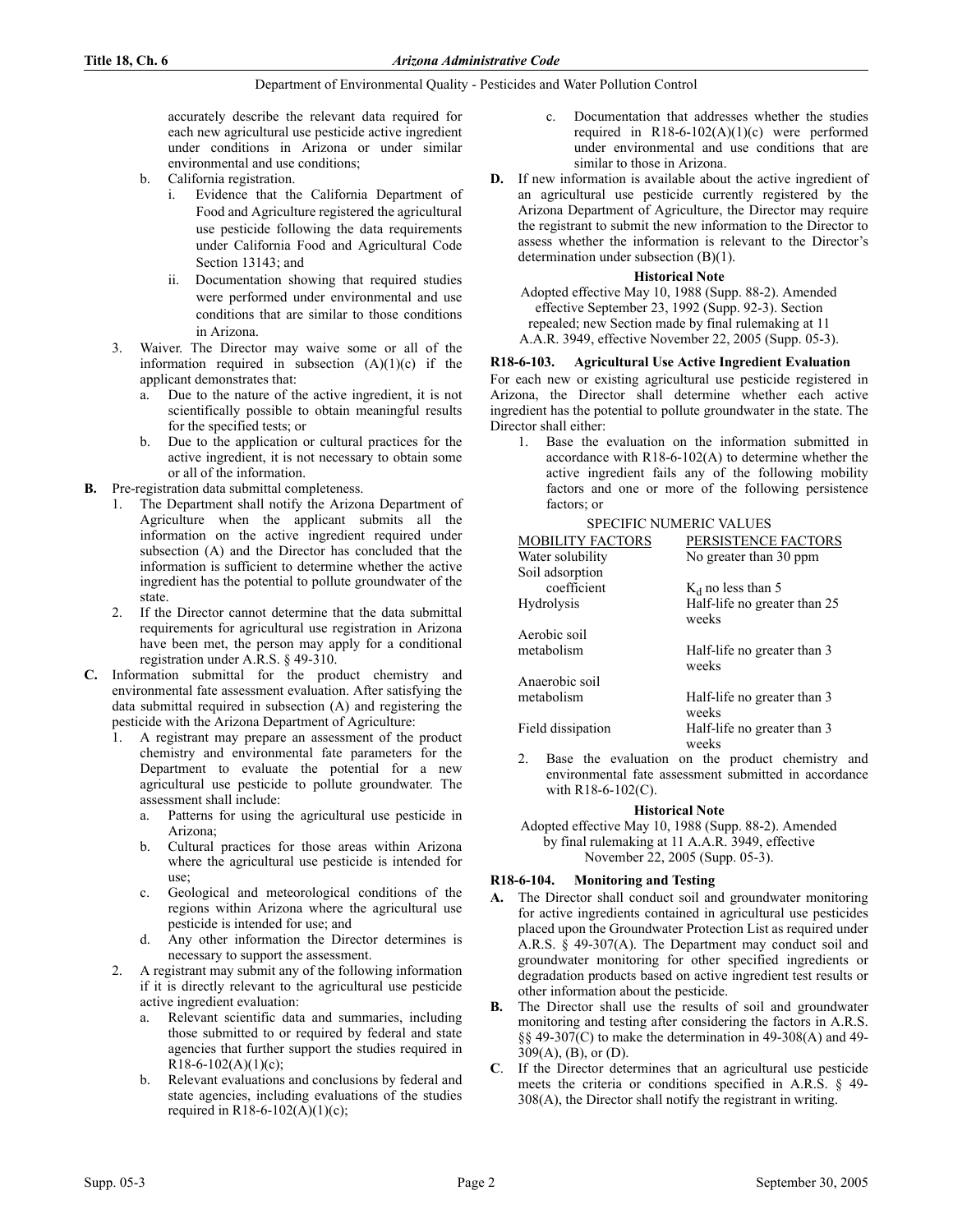**Historical Note**

Adopted effective May 10, 1988 (Supp. 88-2). Amended by final rulemaking at 11 A.A.R. 3949, effective November 22, 2005 (Supp. 05-3).

### **R18-6-105. Repealed**

### **Historical Note**

Adopted effective May 10, 1988 (Supp. 88-2). Section repealed by final rulemaking at 11 A.A.R. 3949, effective November 22, 2005 (Supp. 05-3).

#### **R18-6-106. Informational Requirements for a Pesticide Formulator**

- **A.** A pesticide formulator may rely upon the data generated by another person to meet the requirements in R18-6-102. The pesticide formulator shall submit, to the Department, the name of every person who is a source of each agricultural use pesticide active ingredient.
- **B.** The Department shall request that each person identified under subsection (A) verify within 30 days, in writing, whether the person provides the pesticide formulator with the active ingredient in question.
- **C.** If a person advises the Department that the person is not a source for the active ingredient used by the pesticide formulator or if the person does not respond under subsection (B), the Department shall notify the pesticide formulator of that fact and shall require the pesticide formulator to provide either of the following documents attesting to a business relationship involving the active ingredient in question:
	- 1. A signed contract, or
	- 2. Any other documentation of a business arrangement, endorsed by each party.
- **D.** If the pesticide formulator does not produce acceptable documentation of a business relationship under subsection (C) or if a person identified by the pesticide formulator is not a data generator for the active ingredient in question, the Director shall find that a groundwater protection data gap exists for the agricultural use pesticide, and the formulator is subject to the provisions in A.R.S. § 49-304.
- **E.** Any pesticide formulator who relies on data submitted by a person identified as a source under subsection (A) shall notify the Department of any change in the source within 60 days of a similar notification to the EPA.

## **Historical Note**

Adopted effective September 23, 1992 (Supp. 92-3). Amended by final rulemaking at 11 A.A.R. 3949, effective November 22, 2005 (Supp. 05-3).

## **ARTICLE 2**. **PESTICIDE CONTAMINATION PREVENTION**

#### **R18-6-201. Repealed**

**Historical Note** Adopted effective August 27, 1987 (Supp. 87-3). Repealed effective September 23, 1992 (Supp. 92-3).

## **ARTICLE 3. GROUNDWATER PROTECTION LIST**

## **R18-6-301. Groundwater Protection List**

- **A.** Groundwater Protection List. The Director shall, using an evaluation process specified in R18-6-103 and the addition and deletion criteria specified in subsections (B) and (C), annually develop and maintain a list of agricultural use pesticides that have the potential to pollute groundwater.
	- 1. The Department shall publish the proposed Groundwater Protection List in the *Arizona Administrative Register* and accept written comments from the public.
- 2. The written public comment period begins on the publication date of the list and extends for 30 calendar days.
- 3. The Department shall publish the final Groundwater Protection List each year in the *Arizona Administrative Register* on or before July 1. The list is effective on December 1 of the publication year.
- **B.** Adding an agricultural use pesticide. The Director shall add an agricultural use pesticide to the Groundwater Protection List for any of the following reasons:
	- 1. An agricultural use pesticide active ingredient is identified under R18-6-103 as having the potential to pollute groundwater;
	- 2. An agricultural use pesticide active ingredient is detected in Arizona consistent with the testing requirements of R18-6-104 and is found:
		- a. At or below the deepest of the following depths:
			- i. Eight feet below the soil surface, or
			- ii. Below the root zone of the crop where the active ingredient was found;
		- b. In the groundwater of this state;
	- 3. An agricultural use pesticide degradation product or other specified ingredient that poses a threat to public health has been found under the conditions described in subsection (B)(2).
- **C.** Deleting an agricultural use pesticide. The Director shall delete an agricultural use pesticide from the Groundwater Protection List under any of the following circumstances:
	- 1. The results of monitoring and testing conducted by the Department, a government agency, or other reliable source establish that the active ingredient has not been detected in Arizona under the conditions described in subsection  $(B)(2)$ .
	- 2. The Director no longer considers the agricultural use pesticide to have the potential to pollute groundwater in Arizona based on:
		- a. A change in a specific numeric value established in R18-6-103(1),
		- b. A revision in the specific numeric values established by new research studies or new procedures, or c. The results of the evaluation under R18-6-103(2).
	- Agricultural use pesticide registration cancellation. The Arizona Department of Agriculture no longer registers the agricultural use pesticide under A.R.S. § 3-351(I).
- **D.** Pesticide review. Any person may request that the Director add or delete an agricultural use pesticide from the Groundwater Protection List by submitting an explanation of the request to the Department with studies and conclusions of support.
	- 1. The Director shall notify the registrant in writing after receiving a request to add or delete an agricultural use pesticide from the Groundwater Protection List and again upon making the determination.
	- 2. The Director shall consider whether the supporting documentation:
		- a. Is based upon procedures consistent with those described in R18-6-104 and A.R.S. Title 49, Chapter 2, Article 6; and
		- b. Justifies the addition or deletion of the agricultural use pesticide from the Groundwater Protection List.
	- 3. Director determination.
		- a. If the Director determines that the agricultural use pesticide has the potential to pollute groundwater, the Director shall add the pesticide to, or retain the pesticide on, the Groundwater Protection List.